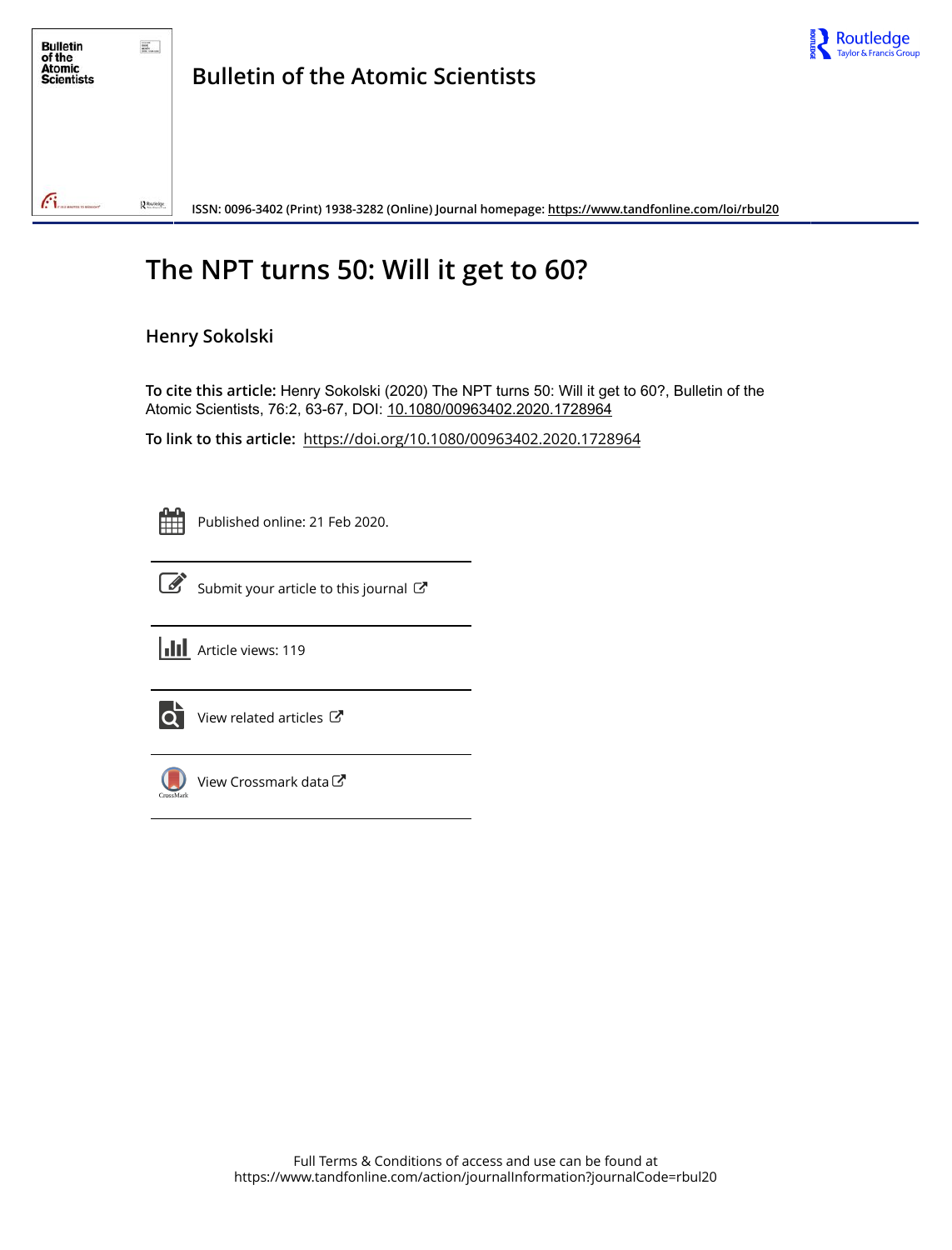Check for updates

# The NPT turns of the NPT turns of the NPT turns of the NPT turns of the NPT turns of the NPT turns of the NPT turns of the NPT turns of the NPT turns of the NPT turns of the NPT turns of the NPT turns of the NPT turns of t

Henry Sokolski

#### ABSTRACT

In the next decade, it is all too likely that the past success of the Nuclear Non-Proliferation Treaty (NPT) in preventing the further spread of nuclear weapons among the world's nations will be reversed. Three trends make more proliferation likely. First is the decay of nuclear taboos. Second, and arguably worse, is renewed vertical proliferation – the increase in size and sophistication of nuclear arsenals by states that already have them. Third, the technical information to fuel nuclear breakouts and ramp-ups is more available now than in the past. These trends toward increased proliferation are not yet facts. The author describes three steps the international community could take to save the NPT: making further withdrawals from the NPT unattractive; clamping down on the uneconomical stockpiling and civilian use of nuclear weapons materials (plutonium and highly enriched uranium); and giving real meaning to efforts to limit the threats that existing nuclear weapons pose.

#### **KEYWORDS**

Non-Proliferation Treaty; NPT; nuclear taboo; vertical proliferation; fissile materials; plutonium; enriched uranium

This year marks the 50th anniversary of the Nuclear Non-Proliferation Treaty (NPT) and the 10th five-year review of its status at the United Nations. With 190 state parties, it is one of the few treaties to enjoy almost universal adherence. Its supporters already are talking about the treaty's next half century.

But will it see out the next decade? There's plenty to argue it won't.

North Korea (no longer a member) has the bomb, and Iran has long been on the verge. But compared to other urgent worries – such as cyber terrorism, global warming, and Islamic extremism – nuclear proliferation is so old and familiar, it hardly seems urgent. If states were going to proliferate massively or use nuclear weapons again, this surely would have happened by now. But it hasn't. The NPT, in part, may be responsible. That said, it can be argued that the treaty has done all the good that it might, and America's declining cache of diplomatic capital would be best spent on more urgent concerns.

Then, there's the complaint that the NPT is no longer the best way to achieve its grandest promise: to get the five recognized nuclear powers – the United States, Russia, France, China, and the United Kingdom – to reduce and eventually eliminate their nuclear arsenals. In fact, instead of pursuing disarmament, China is building up its nuclear arsenal, while the United States and Russia are upgrading theirs. Meanwhile, the number of nuclear-armed states legally outside of the treaty has grown since the mid-1960s from zero to four (Israel, India, Pakistan, and North Korea). About this, the treaty and its supporters have said little. These inconsistencies are significant, and, in recognition of them, a new treaty on the total prohibition of nuclear weapons was proposed in 2017. It now has 80 state signatories. Might the NPT's best days be behind it?

Perhaps. But the most profound reason to worry about the treaty's future cuts in a very different direction. In the next decade, it is all too likely that the NPT's past success in preventing the further spread of nuclear weapons among the world's nations will be reversed.

#### Three troubling trends

What makes much more nuclear proliferation more likely? Three trends, all of which have received too little attention.

First is the decay of nuclear taboos. Long relied upon by anti-nuclear weapons groups in states such as Japan as a legal-political barrier to nuclear weapons acquisition, the NPT risks becoming a poster child for such decay. In 2005, the Bush administration announced it would share nuclear technology and uranium fuel with India in violation of the NPT's prohibition on such commerce, and the world mostly went along.

In 2018, Saudi Crown Prince Mohammed bin Salman publicly announced in a 60 Minutes interview that Saudi Arabia would immediately pursue nuclear weapons if he thought Iran had them. Not long after, South Korean legislators, anxious that the United States might reduce troop levels there, called on their government to develop options to make nuclear weapons. Both countries are members of the NPT.

Iran has also repeatedly threatened to withdraw from the treaty. But if Tehran does, so too would Saudi Arabia.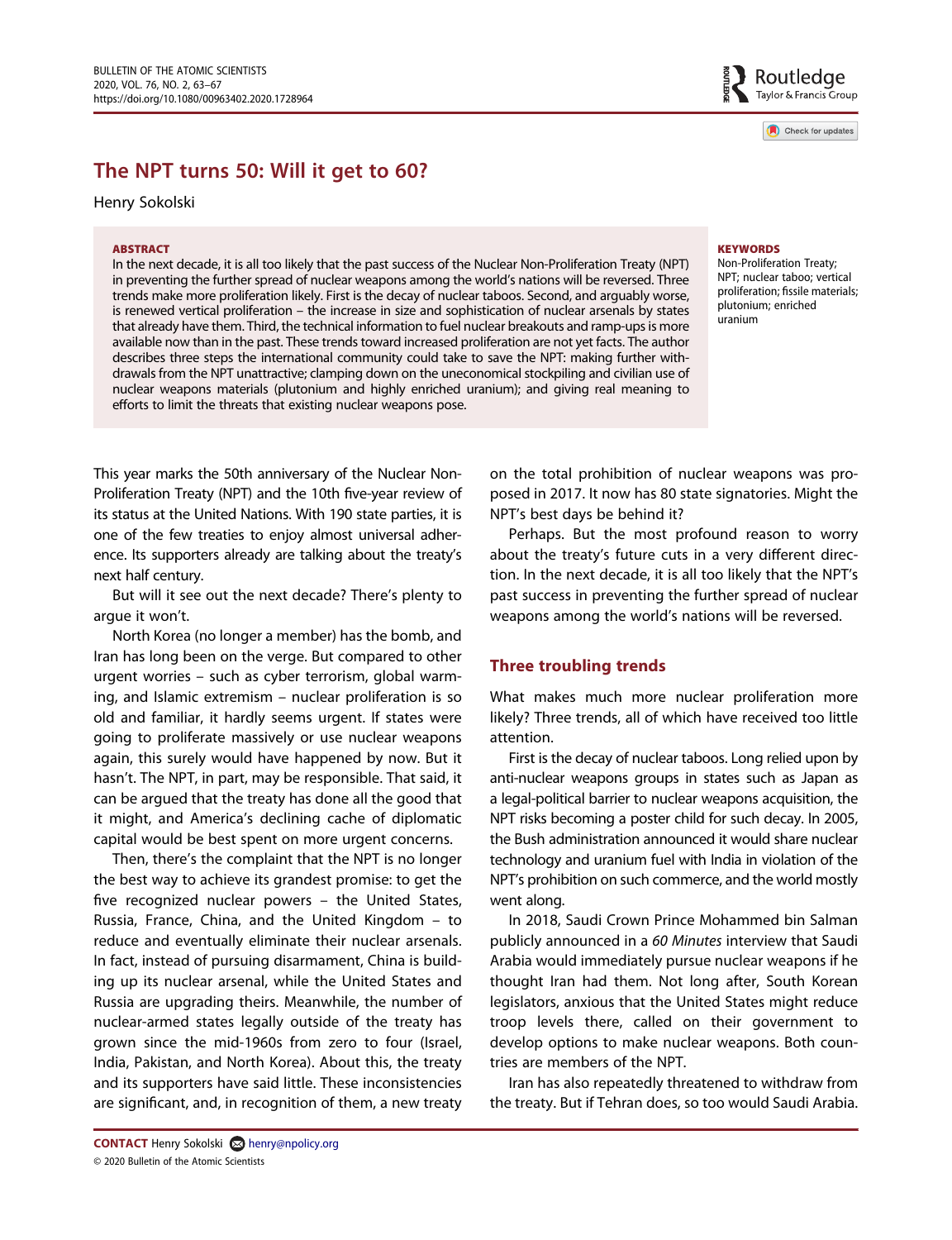Turkey, and perhaps Egypt, Algeria, and the United Arab Emirates, might later follow suit. All of these states except the United Arab Emirates insist they have an inalienable right to enrich uranium and to recycle plutonium – activities that can bring states within weeks of acquiring nuclear weapons.

<span id="page-2-0"></span>Turkey, too, has lost respect for nuclear taboos. In September 2019, Turkish President Recep Erdogan complained that it was "unacceptable" that Turkey could not have nuclear weapons. Later that month, at the United Nations General Assembly, he went much further, making the case that the NPT regime of five recognized nuclear armed states was illegitimate (Gilinsky and Sokolski [2019\)](#page-5-0). There are more than five important states, he explained, and either no one should have nuclear weapons, or all states should be free to acquire them. His comments at the public assembly were met with a rousing applause.

Second, and arguably worse, is renewed vertical proliferation – the increase in size and sophistication of nuclear arsenals by states that already have them. Combine possible Middle Eastern withdrawals from the NPT with continued Russian, Chinese, and North Korean nuclear weapons force buildups. Add fraying US security ties with its East Asian allies South Korea and Japan and you have the diplomatic and military ingredients for Seoul and Tokyo to bolt from the treaty, likely prompting the NPT's total collapse. After a possible Japanese withdrawal, an Australian nuclear weapons program would become conceivable, as would programs in Vietnam, Indonesia, and in any number of other states (think Brazil, Argentina, South Africa, and even Germany).

Third, there's more on tap technically than ever before to fuel these nuclear breakouts and ramp-ups. Detailed nuclear weapons design information was once scarce. But now, after the International Atomic Energy Agency's (IAEA) publication of Saddam Hussein's designs, A.Q. Khan's shopping of the blueprints for China's implosion device, Iran's pilfering of US and Russian design information, and the natural leakage of a 75-year old technology, it is relatively plentiful.

Meanwhile, surplus stockpiles of nuclear weapons explosives (separated plutonium and enriched uranium), which were nonexistent a half century ago, are now measured in thousands of bombs' worth of plutonium and highly enriched uranium in China, France, India, Japan, Russia, the United Kingdom, and the United States. These surpluses took decades to acquire, but converting them into thousands of weapons would take less time than the United States needed to acquire its first nuclear explosive.

Compounding this prospect are states' increasing capabilities to produce massive amounts of enriched uranium and separated plutonium. Japan plans in 2021 to open <span id="page-2-1"></span>a large reprocessing plant at Rokkasho that could produce over 1,500 bombs' worth of plutonium per year (that is, roughly as many bombs as the United States has in its entire Nuclear Force) (Royce et al. [2018\)](#page-5-1). Japan is also completing a uranium enrichment plant that could annually produce approximately an additional 500 bombs' worth of highly enriched uranium.

<span id="page-2-2"></span>China is doing even more. It's planning on adding enough enrichment capacity to its "peaceful" nuclear program to meet all of its domestic civilian reactor requirements and still have enough in surplus to produce more than 1,000 bombs' worth of highly enriched uranium per year (Zhang [2016\)](#page-5-2). Beijing also is building enough reprocessing capacity to produce 2.5 tons of nuclear explosive plutonium – enough for 500 weapons a year – and finalizing a deal with France to import a plant that would produce over 1,500 additional bombs' worth of plutonium annually.

India, which is completing a fast reactor that can make scores of bombs' worth of weapons-grade plutonium, also has a new, large uranium enrichment plant that will significantly increase its ability to make weapons-grade uranium.

Fortifying these nuclear proliferation trends is widespread international enthusiasm for "advanced" reactors, most of which demand the recycling of plutonium and the enrichment of uranium to nearly 20 percent. India, Japan, and South Korea are eager to pursue these "peaceful" activities in collaboration with the United States. China and Russia, meanwhile, are building and operating fast reactors and spent fuel recycling plants and have plans to build more. None of these activities is economical. All are useful for making bombs.

Individually, each of these trends is hardly fatal. Together, however, they portend a nuclearized world without precedent. Instead of it taking years or even decades to ramp up nuclear arsenals by hundreds or thousands of warheads, nuclear weapons states would be able to do so in less than 12 to 36 months. Meanwhile, would-be nuclear states, such as Japan and South Korea, could acquire not one or 10, but score to hundreds within the same time period.

What happens after such large nuclear ramp-ups or breakouts occur is anyone's guess. History offers no guide for such pronounced proliferation: The last 75 years has only seen nine states acquire nuclear arms, and each took decades to acquire the arsenals they currently hold. All this would change. Such hyperproliferation, in turn, is likely to occasion a significant revamping of nuclear weapons use doctrines. Though China and India profess no first use doctrines, both are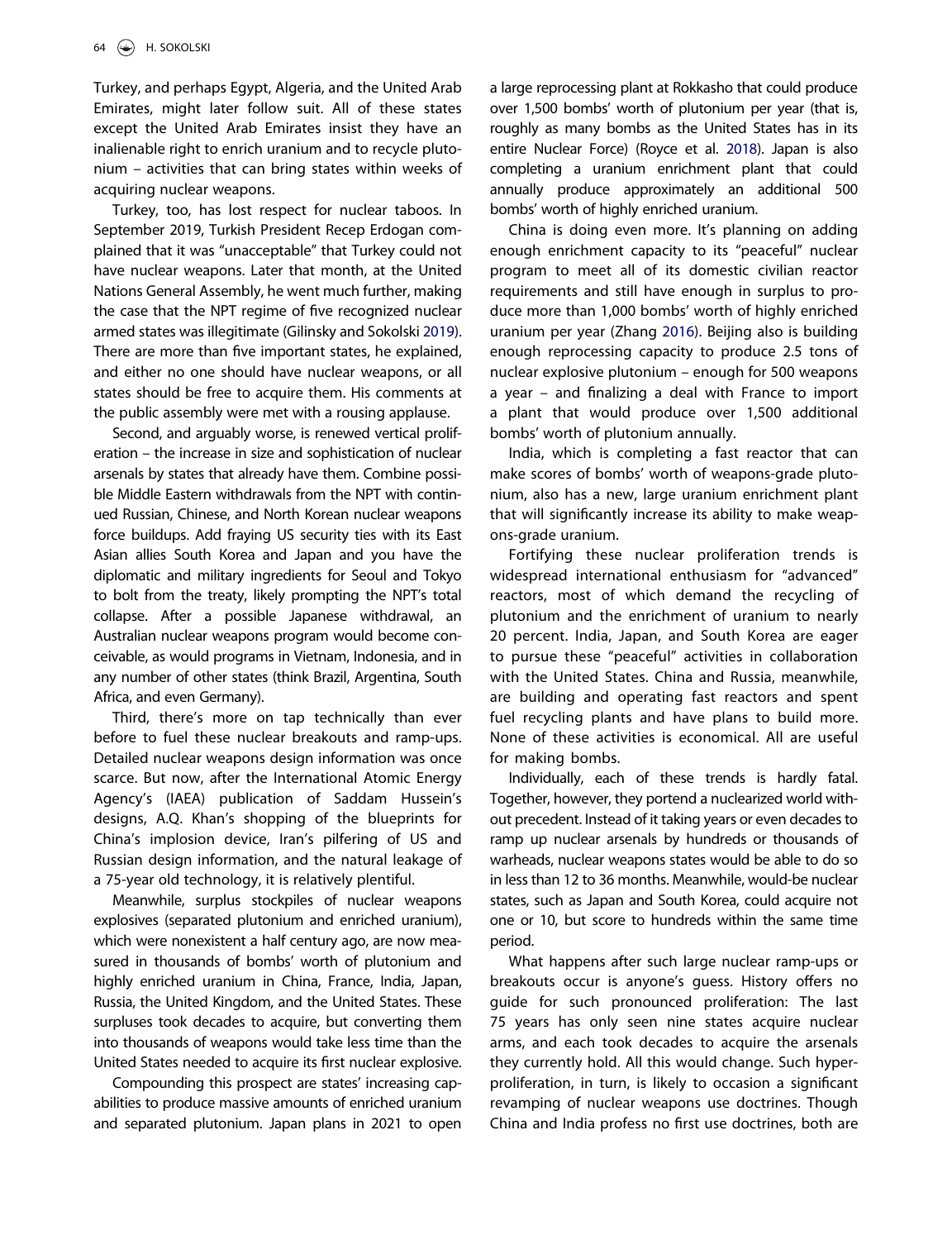drifting toward policies of early or first use. Russia, NATO, and Pakistan are already there.

Aggravating these temptations to acquire and use nuclear weapons is the centrifugal diplomatic forces that further nuclear proliferation would release. If any of America's close friends or allies went for the bomb, it would stress and loosen existing US alliances. In this context, yet further nuclear proliferation and use would be more likely than at any time since the late 1950s.

#### Three salutary steps

Are these trends yet facts? Not yet. Can the United States and its allies push them further backstage and save the NPT? Perhaps. Three steps come to mind.

First, make further withdrawals from the NPT unattractive. Second, clamp down on the uneconomical stockpiling and civilian use of nuclear weapons materials (plutonium and highly enriched uranium) and the means to make them. Third, give real meaning to efforts to limit the threats that existing nuclear weapons pose.

Regarding NPT withdrawals, the United States and its allies have only dealt with one case to date – North Korea. What Washington did and failed to do in this case is a model not to follow. In this instance, the United States did little or nothing to deter North Korea from withdrawing even though it had a decade's worth of formal warning. The IAEA first found North Korea to be in noncompliance with its safeguards agreement in 1993 and reported this to the UN Security Council. The United Nations, however, only took hortatory action. When Pyongyang finally followed through early in 2003 on its announced intent to withdraw made a decade before, the Security Council merely decided to "study" the matter.

In this vacuum of inaction, North Korea was able to expel IAEA inspectors from the country. Legally, implementation of Pyongyang's original comprehensive nuclear safeguards agreement with the IAEA was tied to its adherence to the NPT. Once Pyongyang withdrew, it was free from international nuclear inspections. Moreover, it was not until three years later, after Pyongyang exploded its first nuclear weapon in 2006, that the United Nations finally got around to imposing serious sanctions.

<span id="page-3-0"></span>If the United States and other like-minded nations want to block states from withdrawing as North Korea did, they must announce now what they will do, before any other state withdraws or acquires a bomb. In this regard, Pierre Goldschmidt, a former deputy director of the IAEA for safeguards, has several useful suggestions (Goldschmidt [2018;](#page-5-3) Ford [2018\)](#page-5-4). First to deal with future noncompliant states, the UN should agree now to authorize temporary expanded inspection authority to the IAEA and if needed a subsequent shutdown of enrichment and processing plants. Passing such a country-neutral UN resolution now might alone deter future noncompliance (in the immediate, think Iran and Saudi Arabia).

Second, the IAEA and all nuclear supplier states should insist that non-weapon states that receive nuclear assistance and are inspected place all of their civilian nuclear materials and activities under IAEA inspections in perpetuity. This would assure that if any state decided to withdraw from the NPT, all of their civilian nuclear holdings and plants would remain under IAEA supervision.

Finally, Goldschmidt recommends the UN adopt a country-neutral resolution stating the UN Security Council will consider it to be a "threat to international peace and security" for any state to withdraw from the NPT if it is found to be in noncompliance with its IAEA safeguards agreement. This resolution should further stipulate that the IAEA should seal all nuclear equipment and materials subject to IAEA safeguards in the withdrawing state and remove these materials and plants as soon as is practical.

If the state refuses to comply, the United Nations should ban all military cooperation with that state. In support of this resolution, the permanent members of the UN Security Council should also make a political announcement in advance stating that all of them consider NPT withdrawals to be such a severe threat to international peace and security that none of them would exercise its right to veto a sanctions resolution on the matter if four other Security Council members supported it.

Getting such UN resolutions approved and having US sanctions laws align with them would go a long way toward deterring future NPT withdrawals. To push the threat of NPT withdrawals back further, however, will require limiting "peaceful" stocks of enriched uranium and separated plutonium and the means to make them. Given the negative economics of using plutonium as a civilian fuel, civilian reprocessing of spent fuel should be placed on hold. Germany, the United Kingdom, and the United States no longer reprocess; China, France, India, Japan, and Russia should stop as well. As a first step, China, Japan, South Korea, and the United States should agree to a moratorium on such civilian activities. Each has plans to proceed, and all have military reasons to fear one another. As for uranium enrichment, global capacity currently exceeds civilian demand significantly. It should be frozen until civilian demand approaches supply, as was previously proposed by the IAEA.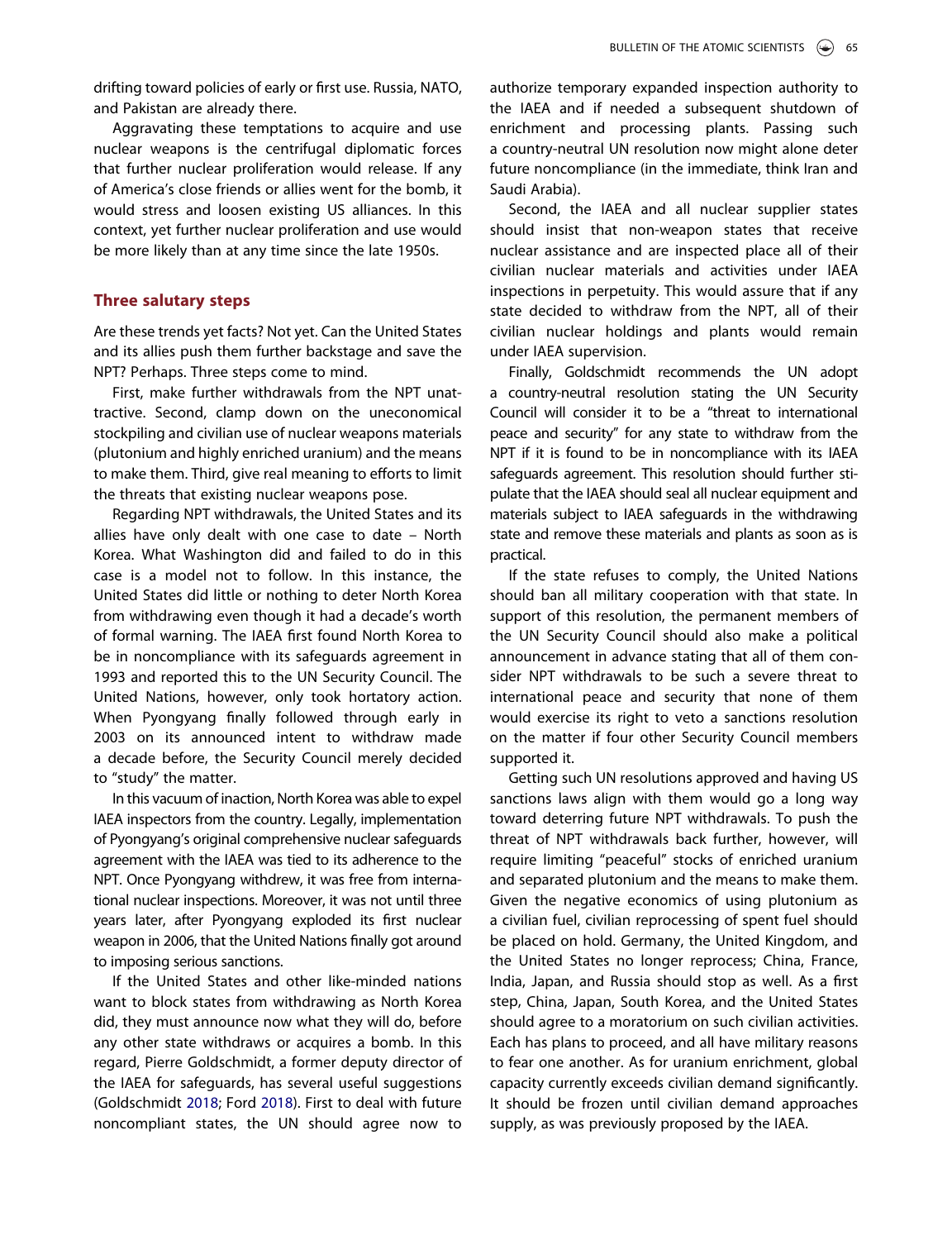More generally, the NPT's pledge of providing civilian nuclear technology as a quid pro quo for nuclear inspections should be reconsidered. This NPT principle is rooted in a mistaken, outdated enthusiasm that nuclear power would "make the deserts bloom" and be "too cheap to meter." That was what engineers and economists thought back in the 1950s and 1960s.

These assumptions, however, have been mugged by reality. Nuclear reactors now are too expensive to compete with alternatives and – as the Indian, Iranian, and North Korean cases so clearly demonstrate – are de facto nuclear bomb starter kits. If the NPT is to have a future, nuclear supplier states should consider offering less dangerous, more economical forms of energy, including advanced natural gas-fired plants, renewables, and electrical storage systems in the place of nuclear power.

Finally, the United States needs to develop a more convincing narrative about how it plans to limit existing nuclear weapons threats. It is difficult to persuade others to forgo their nuclear ambitions if you are unwilling to give up those ambitions yourself. While it is unlikely that the United States, Russia, or China will relinquish their nuclear arsenals anytime soon, they can nevertheless renew their arms control efforts. Unfortunately, the United States currently seems more focused on explaining why it should abandon existing arms control than on proposing or negotiating specific, new agreements that it favors. Russia, meanwhile, is all for extending existing agreements, but is hardly very ambitious beyond this. Finally, China seems to be in denial that it should be involved in any arms control negotiations at all.

The United States, with its allies, can and should change this. This will not be easy. For one thing, America's relative military and diplomatic capital right now is stretched thin. But Washington should make it clear that this will change – in a matter of a few years – and that engaging in fair negotiations on this front now is ultimately in everyone's interest.

To help make this case, the US military modernization efforts should be tailored to this purpose. They should be designed to diminish, rather than enhance, the value of nuclear arms. In particular, the United States should invest in advanced conventional capabilities in which it has a comparative advantage – including space-based systems, advanced precision weaponry, and submersible technologies. Building up these capabilities should encourage China and Russia both to invest in non-nuclear naval, air, and missile systems that are defensive rather than offensive. This, in turn, should make nuclear restraints and other strategic arms limits easier to reach both in East Asia and Europe.

This last point brings up a larger, more general requirement: The United States must update the way it views nuclear proliferation threats. At a minimum, policy makers need to recognize that US nuclear woes can no longer be resolved if they continue to view them as they did a half century ago during the Cold War. Then, the United States and its allies had a military and diplomatic narrative for reducing nuclear threats. This is what is needed today. However, pushing bipolar nuclear and military balances, bilateral arms control summits, and "peaceful" global nuclear-powered development agendas is no longer a reliable path to a stable, sustainable future.

During the Cold War, the United States could afford to react to strategic developments even after they occurred. Waiting to shape policies until a state's violation of its international obligations was proven made sense when the United States and its allies merely wanted to stay ahead of the Soviet Union in strategic weaponry. Today, this is no longer sufficient. Now, our aim is not just to stay ahead, but to discourage states from acquiring such strategic weaponry at all.

To accomplish this, the US government cannot wait to react to other states' successful tests or deployments. Instead, it needs to identify proliferated futures for specific regions and countries it wishes to avoid, as well as happy endings it wants to secure. It is against these futures that Washington and its allies must plan.

What does this mean operationally? At a minimum, the US Defense Department must offer a clearer description of these futures in its own threat assessments and guidance documents. These narratives, in turn, should drive more of the intelligence community's development of its national intelligence topics and priorities and routine interactions with mid- and senior-level policy makers.

This effort must be normative in character, aimed at the end goal Washington wants to achieve, rather than merely passive analysis. The fruits of and progress in institutionalizing this collaboration (perhaps in the National Counterproliferation Center, a revitalized Strategic Assessment Group, or similar body) should, in turn, be a topic for congressional oversight by the intelligence, foreign affairs, military, and nuclear proliferation-related committees (Sokolski [2019](#page-5-5)).

<span id="page-4-0"></span>All of this will place a particular burden on the intelligence community. As alliances shift, new coalitions form. And as previous allies and long-term rivals seek new or expanded nuclear weapons capabilities, intelligence collection and analysis will need to be broadened. Intelligence will have to be gathered and assessed not just on our adversaries, but on our friends and on emerging trends that could alter current alignments.

For nonproliferation to have any future, the United States, its allies, and its adversaries must all be convinced that living under country-neutral rules serves their interests more than living in a global Wild, Wild West. That, in turn, will require national military and diplomatic efforts